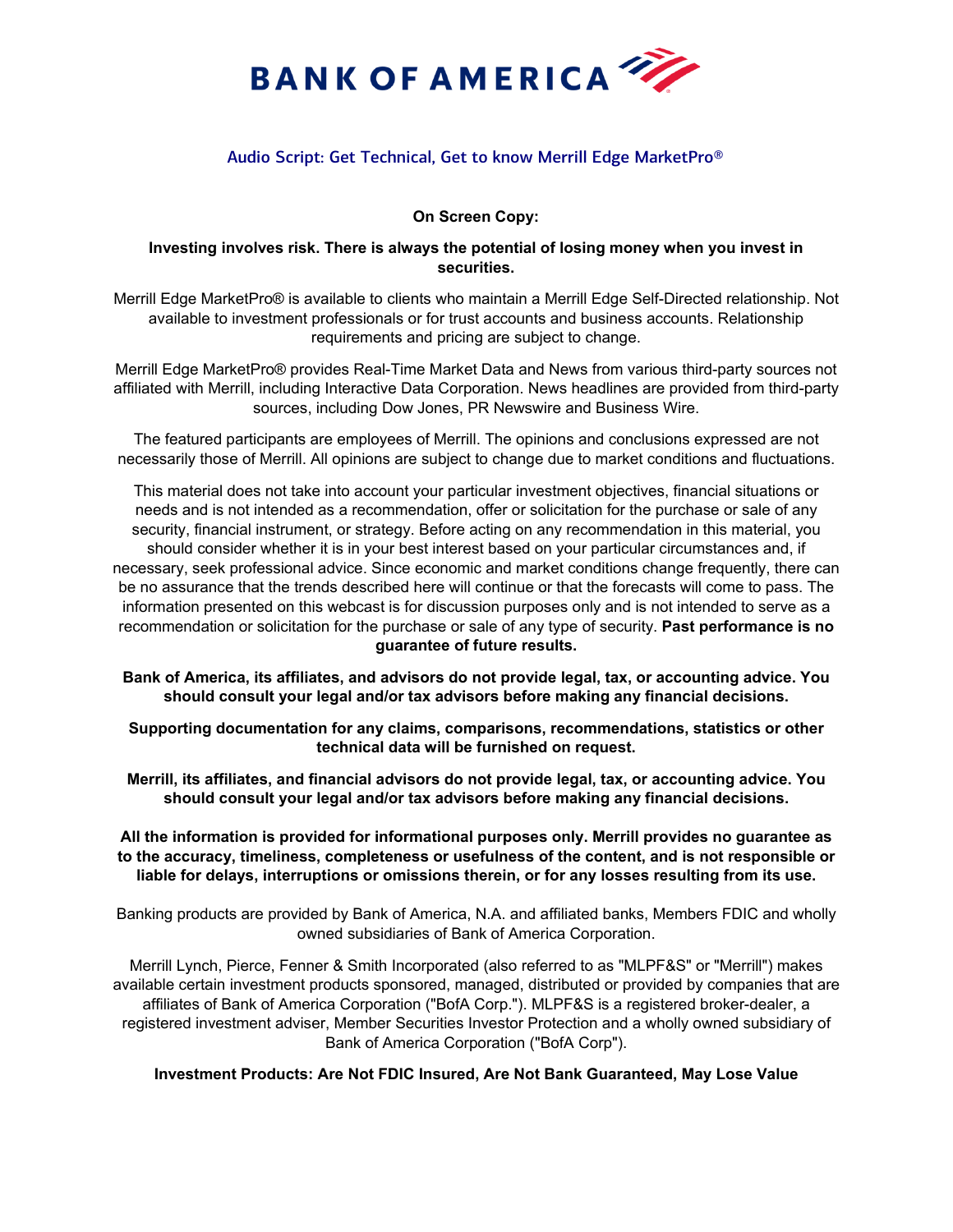#### **Audio Script:**

Welcome to the first on demand webinar in our get technical series. In this webinar, we are going to introduce you to Merrill Edge MarketPro®. We use this platform throughout the series to build charts and analyze from a technical perspective. However, this platform has many uses beyond technical analysis that we will explore today. This video is intended to get you acquainted with Merrill Edge MarketPro® in preparation for the utilization of this platform throughout the series. This presentation is for informational purposes only.

Investing involves risk, therefore, please take a moment to read through and be aware of all of the information contained in these disclosures. Although we are not covering technical analysis today, this series does, it is important to know that technical analysis is performed by an individual and involves many theories. You can contact us if you have questions on this information or anything else we cover today.

Here is what you can expect to take away from this webinar. First, we are going to briefly talk about what MarketPro is. I'll walk you through accessing MarketPro and setting up your workspace. Then, we will cover the trading features of the platform and spend time learning about the customization of charts. Lastly, I will leave you with some helpful navigational tips that will help you learn the platform.

# **What is Merrill Edge MarketPro®?**

What is Merrill Edge MarketPro®? Well, Merrill Edge MarketPro® is a fully customizable platform that provides real-time data analysis or streaming quotes. The platform houses many tools and resources for the self-directed investor. Throughout this series we use MarketPro to analyze charts from a technical perspective. However, MarketPro can do so much more, it is full of data perfect for those who seek a deeper granular level of information. There is technical information, fundamental data and self-analyzing tools available to you. You can create up to 25 layouts, utilizing 26 fully-customizable windows to essentially build your trading space, your way.

#### **Accessing MarketPro®?**

How do you access MarketPro? Merrill requires a Merrill Edge Self-Directed account in order to obtain access to Merrill Edge MarketPro®. There are no minimum trade or asset requirements. We just need to know that you are a Merrill Edge self-directed investor. There are many ways to access MarketPro. Today, I will show you one, first, select trade from the main menu, and click on Merrill Edge MarketPro®. A launch menu will pop up directing you to download the file. Now, if you are launching MarketPro for the first time, you may run into some troubleshooting. We have created a troubleshooting guide located here that will walk you through some common issues. If you run into any issues, feel free to give us a call. Once the file downloads, you will click it to launch MarketPro.

### **Setting up your workspace**

Now that we have MarketPro launched, let's walk through customization and creating your view. There are a lot of resources within MarketPro that we are going to show you. First, is the welcome guide. When you launch MarketPro for the first time you are presented with this welcome guide, it essentially asks and answers the frequently asked questions that we receive when clients are first getting started with the platform. Like setting up watch lists, charts, themes and so on. If you do not see this document, you can access by selecting help and clicking on getting started. Within the welcome guide you can view an extensive online overview, which provides full descriptions of the breadth of the platform and five additional two to three minute videos on customization. These are a few important resources to help you with your set up of MarketPro. Now let's get into the platform.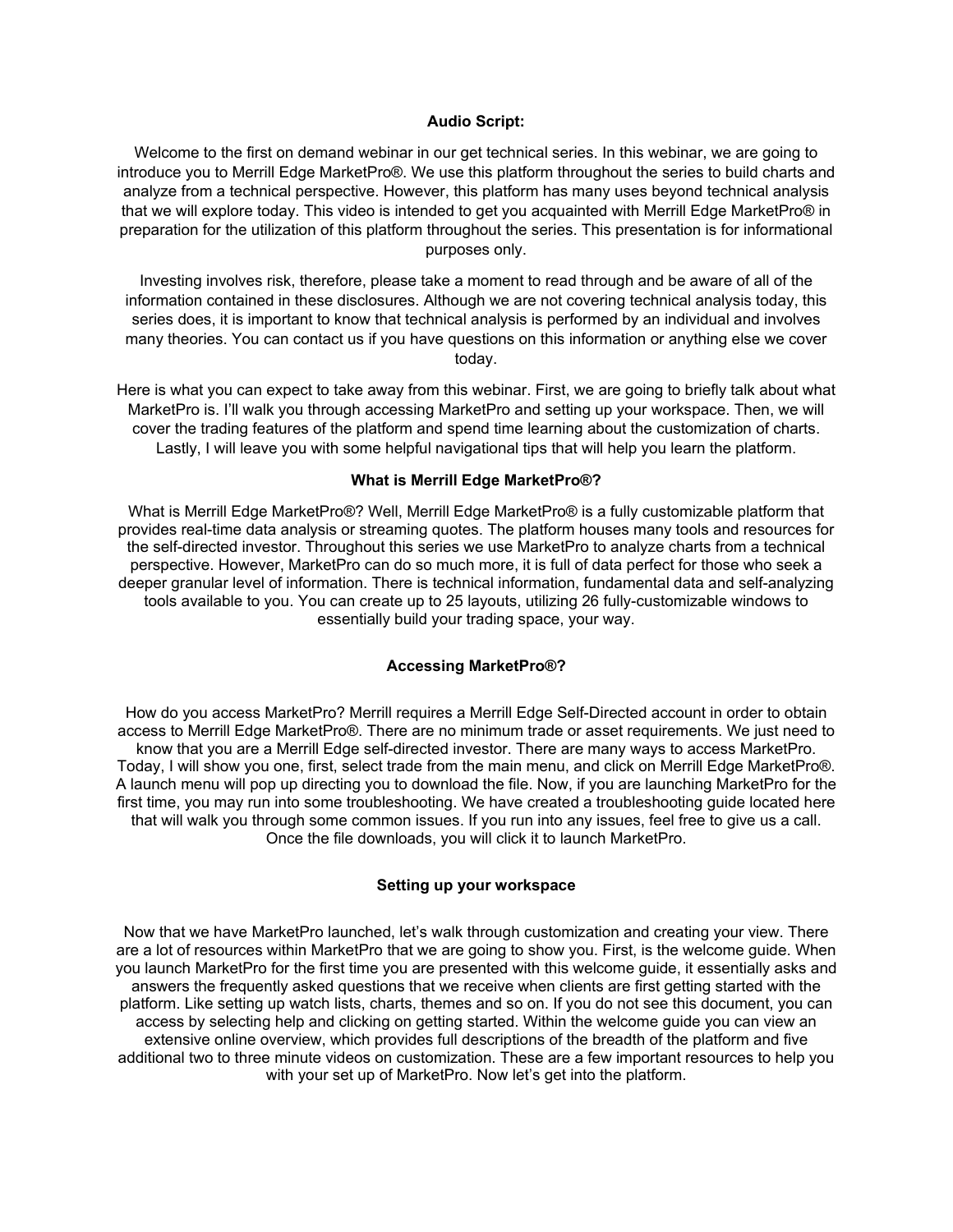The platform is set up in a tabular format that are essentially your various layouts. By default, you will see pre-defined layouts that are catered to a broad audience. You can change these layouts to anything you like. If you would like to re-name a layout simply right click on the layout and select rename. Here you can also delete the layout. If you want to re-order the layouts, simply drag and drop. The workspace allows up to 25 layouts.

Each layout contains windows or widgets. The various widgets available to you are found underneath the layouts, here. The list of widgets adjust to your screen size, click this drop down arrow to see the remaining widgets. You can click on a widget to launch a floating window, which is helpful if you have multiple screens. Or drag and drop it into the selected layout below. You can also customize your view of this top section. By clicking on view, you can add or remove tools that would appear on the top section. Like the widgets toolbar, market news, quote ticker, and the snap quotes. Here is where you can change the color scheme and font size as well.

Now I am going to show you how to create a new layout. First, click the plus sign next to the existing layouts. Let's rename this layout: custom layout. Now, we have four empty windows. We can make a selection from the tools displayed or select more to see a full list of the widgets available. We can drag the edge of the windows to resize. Or exit out of them completely. I am going to exit out of all of the windows less one.

Let's go ahead and add a chart to this layout. There are many customization elements within the chart, which we will cover in a few moments. Let's add a watchlist to the right of the chart. I am going to do this by right clicking on an empty space, click on new, select watchlist and select to the right. I can fill the watchlist by manually typing in symbols or I can select from the drop down menu a watchlist from an already saved workspace, from an online watchlist, a position list or the server symbol list. I am going to select the market overview from the server symbol list. If you want to further customize your watchlist, you can right click on a column header, select insert column, and choose from the vast amount of columns available. If you want to select multiple columns, hold down control and click. Just as the layouts can be dragged and dropped, so can the column headers.

Here is a great tip: Right clicking within the workspace will open up the preferences or most edit features. If you are looking to customize anything in MarketPro begin with right clicking and you will most likely find a customization menu.

Let's add a detailed quote window to this layout. This time I am going to drag and drop the detail quotes widget directly underneath the watchlist. Just as we can add columns to the watchlist, we can right click on an empty field and add additional data points.

Lastly, I want to link this quote window with the chart widget. Simply click on the link icon on the upper right hand side of the window. You will notice this icon on every window, we can link together all of the widgets or a selection of widgets by color. Let's link snap quotes, the chart and the detailed quote to red. Now if I type in the symbol for the Dow Jones Industrial Average for example, the Dow Jones displays in the chart and the detailed quote. If you want the inverse to happen, meaning change a symbol from another window other than the snap quotes, you will need to specify that window as a broadcast source. You can do this by clicking on the link icon and choosing symbol broadcast source from the drop down menu. Now, any symbol in context on this widget will populate in all linked red widgets across the workspace.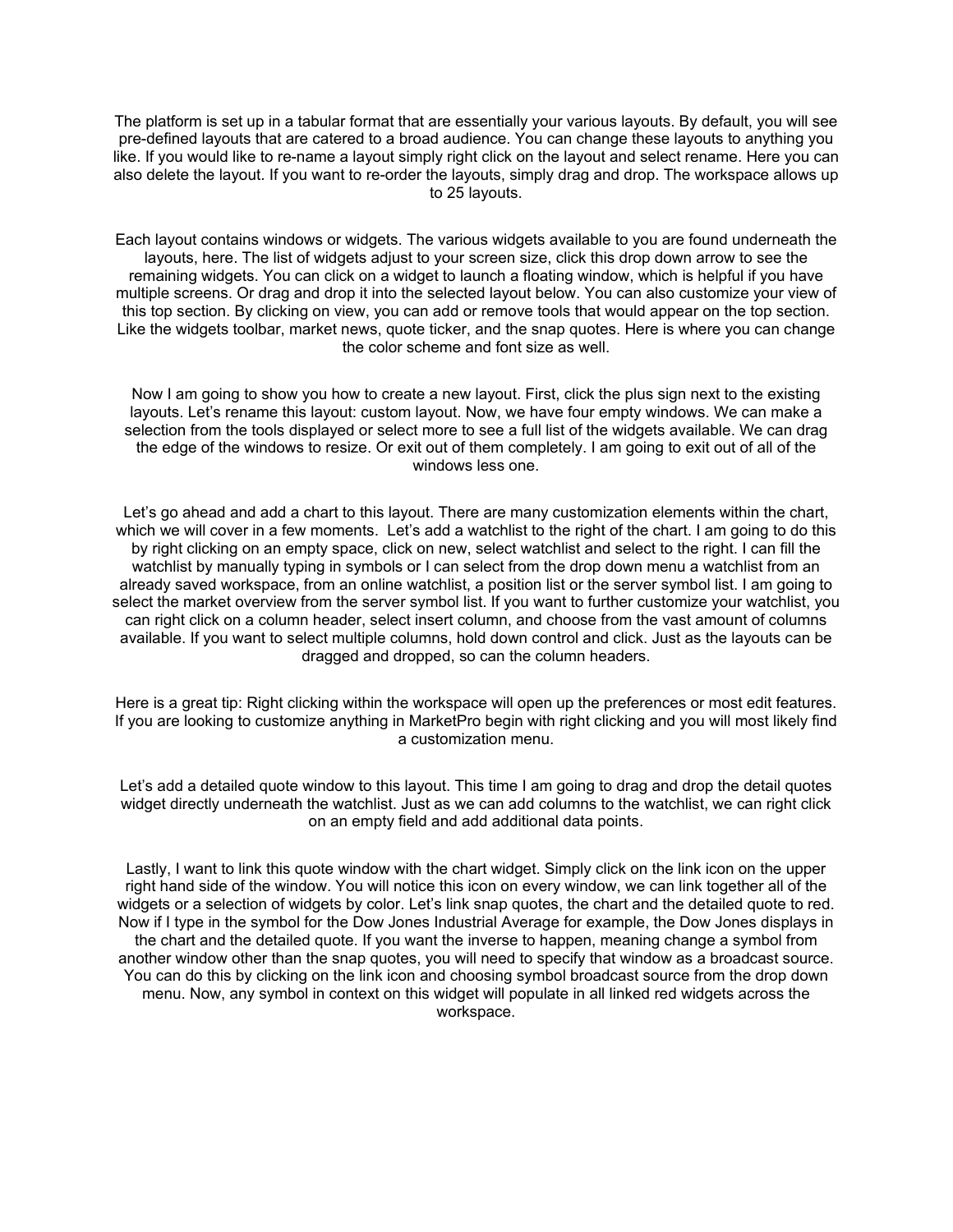#### **Trading in Merrill Edge MarketPro®**

Now that we know how to set up the work space, let's talk about how to trade in MarketPro. There are many ways to place trades in Merrill Edge Market Pro®. All trades link to and launch the trade widget. The trade widget is located at the bottom of the screen. You can keep this docked to the bottom of the workspace or float the window. It's important to note that you can only have one trade window open at a time.

The trade window is separated by trade ticket type, for example to trade stocks or ETFs click on Stock slash ETFs, this will open the equity trade ticket. You can even customize your trade ticket to default certain values. To access the customization window, right click on an empty space and select trade default and properties. Here you can create customized views for each trade ticket. For example purposes, lets customize the equity ticket. You can specify a default order type, let's select limit. You can also choose a default duration, a fixed number of shares, and even default the limit price to always be on the bid, ask or last. For example purposes, lets select a daily duration and a quantity of 100 with every buy limit order to be at the ask price and sells at the bid price. This is also where we would specify the default trading account. Once you are done with these changes, which do vary by trade ticket type, go ahead and click ok.

There are many ways to open up the trade ticket across the platform. You can even set up a hot key. To set up hot keys, go to tools, expression short cuts, and select hot keys and gestures. You can actually set up a hot key for many features across the platform within this menu. For the trade ticket, select the category trade, and then Stock/ ETFs. Click in the type new shortcut key field or draw a gesture field to assign your hotkey. In this example, let's assign the trade widget to the equals key, click assign, and then apply and ok once finished. Now, all we need to do is hit the equals key to launch the equity trade ticket with all of our defaults displayed. You can also trade anywhere you see a price or quote by right clicking and selecting buy or sell. You can even do this on a chart by right clicking on the plot.

### **Customizing your charts**

Let's look at chart customization. In this get technical series, we focus on the use of charts. We start with the basics of technical analysis and introduce the use of drawing tools and studies over the course of the series. It's important to know where these tools are so you can apply what you learn throughout this series. I'm going to create a new lay out that consists of a chart only. I'll call this layout 'chart view'. Let's exit out of the windows we do not need and select the chart widget in this remaining empty window.

On the upper left hand side of the window, we can enter a symbol and adjust the time frames. Let's keep SPX and adjust the time frame to one year with daily intervals. Next, let's change the chart type. I am going to click on the plot type menu here and change the chart to a candlestick plot. To add an indicator or study select the studies button. You can hold control and click to select multiple studies. I am going to add a moving average and RSI. You can resize the panes like this. If you want to modify an indicator or study, right click it and select study properties. Here you can change the color, style and data elements, simply use the drop downs or adjust the fields to customize. I am going to change the moving average period to 50 days and to a blue dotted line. You can modify all of your studies in this window by using this navigation pane. Select apply to update your changes and select okay once you are complete.

Drawing tools are located here. You can use these tools to plot your own support and resistance, trend lines, notes and so much more that we will explore throughout this series. For example purposes, let's draw a level line. Select the level line icon and click where you want to draw the line. Make sure you click the selection icon to exit drawing mode, otherwise a horizontal line will appear wherever you click. If you want to remove a line, right click it and hit remove. You can do this with the indicators as well.